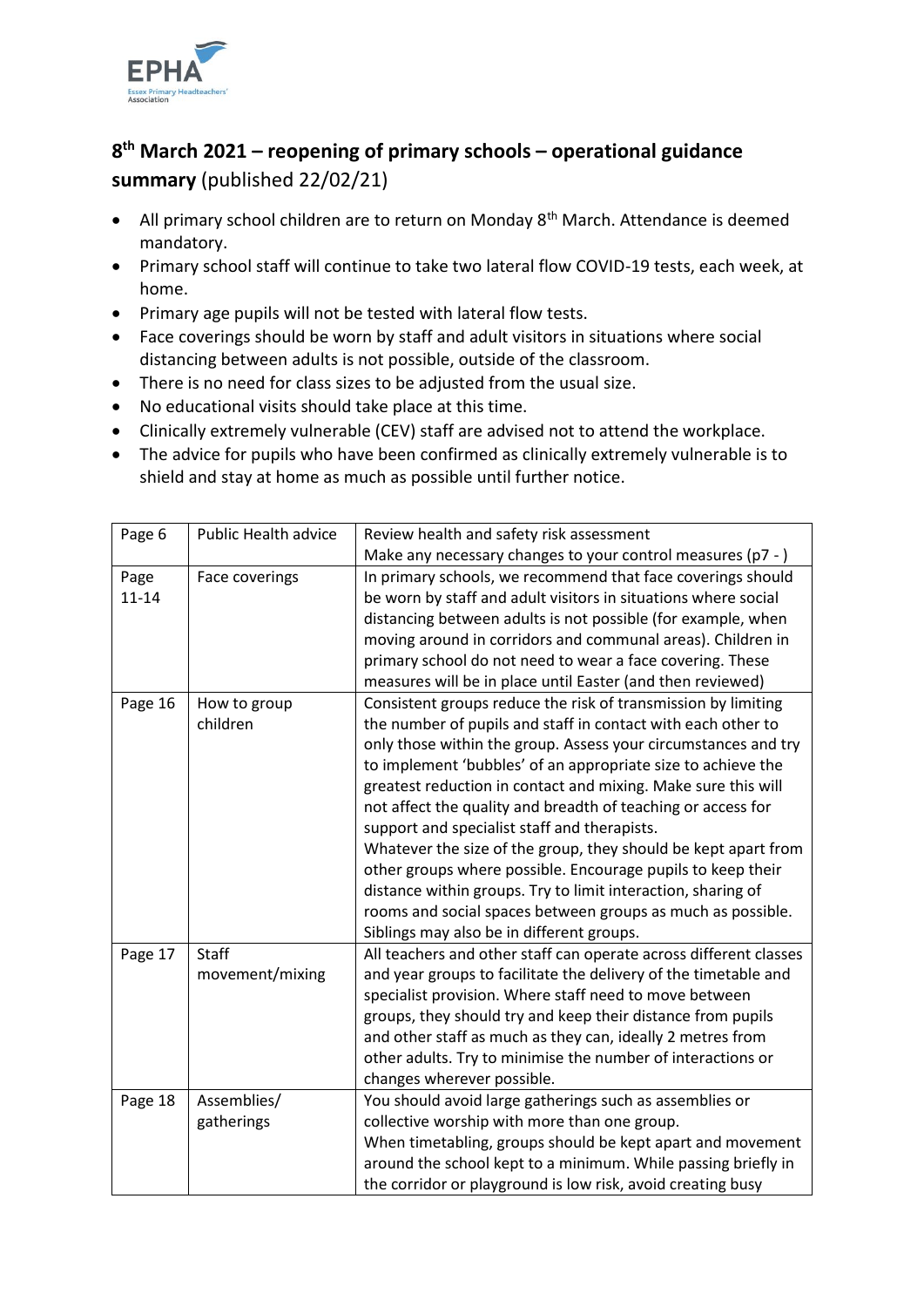

| and lunch times. Make sure you allow time for cleaning<br>surfaces in the dining hall between groups.<br>Page 19<br>Other considerations<br>Specialists, therapists, clinicians and other support staff for<br>pupils with SEND should provide interventions as usual. They,<br>e.g. SEND<br>Contractors<br>as well as supply teachers, peripatetic teachers or other<br>temporary staff, can move between settings.<br>Page 24<br>PCR test supply<br>Separate to the asymptomatic testing regime, all schools were<br>sent an initial supply of 10 PCR test kits before the start of the<br>autumn term in 2020. You can replenish these kits when they<br>run out by making an order through the online portal.<br>Page 29<br><b>Lateral Flow Tests</b><br>Staff in primary schools will continue to test with LFDs twice a<br>week at home, as per existing guidance on testing for staff in<br>$-31$<br>primary schools and nurseries. (Asymptomatic testing)<br>Primary age pupils will not be tested with LFDs.<br>Page 32<br>Attendance<br>School attendance will be mandatory for all pupils from 8<br>March.<br>The usual rules on school attendance apply, including:<br>• parents' duty to secure their child's regular attendance at<br>school (where the child is a registered pupil at school and they<br>are of compulsory school age)<br>• the ability to issue sanctions, including fixed penalty notices<br>in line with local authorities' codes of conduct<br>Self-isolation and<br>Page 32<br>A small number of pupils will still be unable to attend in line<br>with public health advice to self-isolate because they:<br>shielding<br>• have symptoms or have had a positive test result<br>• live with someone who has symptoms or has tested positive<br>and are a household contact<br>• are a close contact of someone who has coronavirus (COVID-<br>19)<br>The advice for pupils who have been confirmed as clinically<br>extremely vulnerable is to shield and stay at home as much as<br>possible until further notice. They are advised not to attend<br>school while shielding advice applies nationally.<br>You are required to provide remote education to pupils who<br>are unable to attend school<br>Page 36<br>Staff who are<br>CEV staff are advised not to attend the workplace.<br>You should continue to pay CEV staff on their usual terms.<br>clinically extremely<br>vulnerable |
|--------------------------------------------------------------------------------------------------------------------------------------------------------------------------------------------------------------------------------------------------------------------------------------------------------------------------------------------------------------------------------------------------------------------------------------------------------------------------------------------------------------------------------------------------------------------------------------------------------------------------------------------------------------------------------------------------------------------------------------------------------------------------------------------------------------------------------------------------------------------------------------------------------------------------------------------------------------------------------------------------------------------------------------------------------------------------------------------------------------------------------------------------------------------------------------------------------------------------------------------------------------------------------------------------------------------------------------------------------------------------------------------------------------------------------------------------------------------------------------------------------------------------------------------------------------------------------------------------------------------------------------------------------------------------------------------------------------------------------------------------------------------------------------------------------------------------------------------------------------------------------------------------------------------------------------------------------------------------------------------------------------------------------------------------------------------------------------------------------------------------------------------------------------------------------------------------------------------------------------------------------------------------------------------------------------------------------------------------------------------------------------------------------------------------------|
|                                                                                                                                                                                                                                                                                                                                                                                                                                                                                                                                                                                                                                                                                                                                                                                                                                                                                                                                                                                                                                                                                                                                                                                                                                                                                                                                                                                                                                                                                                                                                                                                                                                                                                                                                                                                                                                                                                                                                                                                                                                                                                                                                                                                                                                                                                                                                                                                                                |
|                                                                                                                                                                                                                                                                                                                                                                                                                                                                                                                                                                                                                                                                                                                                                                                                                                                                                                                                                                                                                                                                                                                                                                                                                                                                                                                                                                                                                                                                                                                                                                                                                                                                                                                                                                                                                                                                                                                                                                                                                                                                                                                                                                                                                                                                                                                                                                                                                                |
|                                                                                                                                                                                                                                                                                                                                                                                                                                                                                                                                                                                                                                                                                                                                                                                                                                                                                                                                                                                                                                                                                                                                                                                                                                                                                                                                                                                                                                                                                                                                                                                                                                                                                                                                                                                                                                                                                                                                                                                                                                                                                                                                                                                                                                                                                                                                                                                                                                |
|                                                                                                                                                                                                                                                                                                                                                                                                                                                                                                                                                                                                                                                                                                                                                                                                                                                                                                                                                                                                                                                                                                                                                                                                                                                                                                                                                                                                                                                                                                                                                                                                                                                                                                                                                                                                                                                                                                                                                                                                                                                                                                                                                                                                                                                                                                                                                                                                                                |
|                                                                                                                                                                                                                                                                                                                                                                                                                                                                                                                                                                                                                                                                                                                                                                                                                                                                                                                                                                                                                                                                                                                                                                                                                                                                                                                                                                                                                                                                                                                                                                                                                                                                                                                                                                                                                                                                                                                                                                                                                                                                                                                                                                                                                                                                                                                                                                                                                                |
|                                                                                                                                                                                                                                                                                                                                                                                                                                                                                                                                                                                                                                                                                                                                                                                                                                                                                                                                                                                                                                                                                                                                                                                                                                                                                                                                                                                                                                                                                                                                                                                                                                                                                                                                                                                                                                                                                                                                                                                                                                                                                                                                                                                                                                                                                                                                                                                                                                |
|                                                                                                                                                                                                                                                                                                                                                                                                                                                                                                                                                                                                                                                                                                                                                                                                                                                                                                                                                                                                                                                                                                                                                                                                                                                                                                                                                                                                                                                                                                                                                                                                                                                                                                                                                                                                                                                                                                                                                                                                                                                                                                                                                                                                                                                                                                                                                                                                                                |
|                                                                                                                                                                                                                                                                                                                                                                                                                                                                                                                                                                                                                                                                                                                                                                                                                                                                                                                                                                                                                                                                                                                                                                                                                                                                                                                                                                                                                                                                                                                                                                                                                                                                                                                                                                                                                                                                                                                                                                                                                                                                                                                                                                                                                                                                                                                                                                                                                                |
|                                                                                                                                                                                                                                                                                                                                                                                                                                                                                                                                                                                                                                                                                                                                                                                                                                                                                                                                                                                                                                                                                                                                                                                                                                                                                                                                                                                                                                                                                                                                                                                                                                                                                                                                                                                                                                                                                                                                                                                                                                                                                                                                                                                                                                                                                                                                                                                                                                |
|                                                                                                                                                                                                                                                                                                                                                                                                                                                                                                                                                                                                                                                                                                                                                                                                                                                                                                                                                                                                                                                                                                                                                                                                                                                                                                                                                                                                                                                                                                                                                                                                                                                                                                                                                                                                                                                                                                                                                                                                                                                                                                                                                                                                                                                                                                                                                                                                                                |
|                                                                                                                                                                                                                                                                                                                                                                                                                                                                                                                                                                                                                                                                                                                                                                                                                                                                                                                                                                                                                                                                                                                                                                                                                                                                                                                                                                                                                                                                                                                                                                                                                                                                                                                                                                                                                                                                                                                                                                                                                                                                                                                                                                                                                                                                                                                                                                                                                                |
|                                                                                                                                                                                                                                                                                                                                                                                                                                                                                                                                                                                                                                                                                                                                                                                                                                                                                                                                                                                                                                                                                                                                                                                                                                                                                                                                                                                                                                                                                                                                                                                                                                                                                                                                                                                                                                                                                                                                                                                                                                                                                                                                                                                                                                                                                                                                                                                                                                |
|                                                                                                                                                                                                                                                                                                                                                                                                                                                                                                                                                                                                                                                                                                                                                                                                                                                                                                                                                                                                                                                                                                                                                                                                                                                                                                                                                                                                                                                                                                                                                                                                                                                                                                                                                                                                                                                                                                                                                                                                                                                                                                                                                                                                                                                                                                                                                                                                                                |
|                                                                                                                                                                                                                                                                                                                                                                                                                                                                                                                                                                                                                                                                                                                                                                                                                                                                                                                                                                                                                                                                                                                                                                                                                                                                                                                                                                                                                                                                                                                                                                                                                                                                                                                                                                                                                                                                                                                                                                                                                                                                                                                                                                                                                                                                                                                                                                                                                                |
|                                                                                                                                                                                                                                                                                                                                                                                                                                                                                                                                                                                                                                                                                                                                                                                                                                                                                                                                                                                                                                                                                                                                                                                                                                                                                                                                                                                                                                                                                                                                                                                                                                                                                                                                                                                                                                                                                                                                                                                                                                                                                                                                                                                                                                                                                                                                                                                                                                |
|                                                                                                                                                                                                                                                                                                                                                                                                                                                                                                                                                                                                                                                                                                                                                                                                                                                                                                                                                                                                                                                                                                                                                                                                                                                                                                                                                                                                                                                                                                                                                                                                                                                                                                                                                                                                                                                                                                                                                                                                                                                                                                                                                                                                                                                                                                                                                                                                                                |
|                                                                                                                                                                                                                                                                                                                                                                                                                                                                                                                                                                                                                                                                                                                                                                                                                                                                                                                                                                                                                                                                                                                                                                                                                                                                                                                                                                                                                                                                                                                                                                                                                                                                                                                                                                                                                                                                                                                                                                                                                                                                                                                                                                                                                                                                                                                                                                                                                                |
|                                                                                                                                                                                                                                                                                                                                                                                                                                                                                                                                                                                                                                                                                                                                                                                                                                                                                                                                                                                                                                                                                                                                                                                                                                                                                                                                                                                                                                                                                                                                                                                                                                                                                                                                                                                                                                                                                                                                                                                                                                                                                                                                                                                                                                                                                                                                                                                                                                |
|                                                                                                                                                                                                                                                                                                                                                                                                                                                                                                                                                                                                                                                                                                                                                                                                                                                                                                                                                                                                                                                                                                                                                                                                                                                                                                                                                                                                                                                                                                                                                                                                                                                                                                                                                                                                                                                                                                                                                                                                                                                                                                                                                                                                                                                                                                                                                                                                                                |
|                                                                                                                                                                                                                                                                                                                                                                                                                                                                                                                                                                                                                                                                                                                                                                                                                                                                                                                                                                                                                                                                                                                                                                                                                                                                                                                                                                                                                                                                                                                                                                                                                                                                                                                                                                                                                                                                                                                                                                                                                                                                                                                                                                                                                                                                                                                                                                                                                                |
|                                                                                                                                                                                                                                                                                                                                                                                                                                                                                                                                                                                                                                                                                                                                                                                                                                                                                                                                                                                                                                                                                                                                                                                                                                                                                                                                                                                                                                                                                                                                                                                                                                                                                                                                                                                                                                                                                                                                                                                                                                                                                                                                                                                                                                                                                                                                                                                                                                |
|                                                                                                                                                                                                                                                                                                                                                                                                                                                                                                                                                                                                                                                                                                                                                                                                                                                                                                                                                                                                                                                                                                                                                                                                                                                                                                                                                                                                                                                                                                                                                                                                                                                                                                                                                                                                                                                                                                                                                                                                                                                                                                                                                                                                                                                                                                                                                                                                                                |
|                                                                                                                                                                                                                                                                                                                                                                                                                                                                                                                                                                                                                                                                                                                                                                                                                                                                                                                                                                                                                                                                                                                                                                                                                                                                                                                                                                                                                                                                                                                                                                                                                                                                                                                                                                                                                                                                                                                                                                                                                                                                                                                                                                                                                                                                                                                                                                                                                                |
|                                                                                                                                                                                                                                                                                                                                                                                                                                                                                                                                                                                                                                                                                                                                                                                                                                                                                                                                                                                                                                                                                                                                                                                                                                                                                                                                                                                                                                                                                                                                                                                                                                                                                                                                                                                                                                                                                                                                                                                                                                                                                                                                                                                                                                                                                                                                                                                                                                |
|                                                                                                                                                                                                                                                                                                                                                                                                                                                                                                                                                                                                                                                                                                                                                                                                                                                                                                                                                                                                                                                                                                                                                                                                                                                                                                                                                                                                                                                                                                                                                                                                                                                                                                                                                                                                                                                                                                                                                                                                                                                                                                                                                                                                                                                                                                                                                                                                                                |
|                                                                                                                                                                                                                                                                                                                                                                                                                                                                                                                                                                                                                                                                                                                                                                                                                                                                                                                                                                                                                                                                                                                                                                                                                                                                                                                                                                                                                                                                                                                                                                                                                                                                                                                                                                                                                                                                                                                                                                                                                                                                                                                                                                                                                                                                                                                                                                                                                                |
|                                                                                                                                                                                                                                                                                                                                                                                                                                                                                                                                                                                                                                                                                                                                                                                                                                                                                                                                                                                                                                                                                                                                                                                                                                                                                                                                                                                                                                                                                                                                                                                                                                                                                                                                                                                                                                                                                                                                                                                                                                                                                                                                                                                                                                                                                                                                                                                                                                |
|                                                                                                                                                                                                                                                                                                                                                                                                                                                                                                                                                                                                                                                                                                                                                                                                                                                                                                                                                                                                                                                                                                                                                                                                                                                                                                                                                                                                                                                                                                                                                                                                                                                                                                                                                                                                                                                                                                                                                                                                                                                                                                                                                                                                                                                                                                                                                                                                                                |
|                                                                                                                                                                                                                                                                                                                                                                                                                                                                                                                                                                                                                                                                                                                                                                                                                                                                                                                                                                                                                                                                                                                                                                                                                                                                                                                                                                                                                                                                                                                                                                                                                                                                                                                                                                                                                                                                                                                                                                                                                                                                                                                                                                                                                                                                                                                                                                                                                                |
|                                                                                                                                                                                                                                                                                                                                                                                                                                                                                                                                                                                                                                                                                                                                                                                                                                                                                                                                                                                                                                                                                                                                                                                                                                                                                                                                                                                                                                                                                                                                                                                                                                                                                                                                                                                                                                                                                                                                                                                                                                                                                                                                                                                                                                                                                                                                                                                                                                |
|                                                                                                                                                                                                                                                                                                                                                                                                                                                                                                                                                                                                                                                                                                                                                                                                                                                                                                                                                                                                                                                                                                                                                                                                                                                                                                                                                                                                                                                                                                                                                                                                                                                                                                                                                                                                                                                                                                                                                                                                                                                                                                                                                                                                                                                                                                                                                                                                                                |
|                                                                                                                                                                                                                                                                                                                                                                                                                                                                                                                                                                                                                                                                                                                                                                                                                                                                                                                                                                                                                                                                                                                                                                                                                                                                                                                                                                                                                                                                                                                                                                                                                                                                                                                                                                                                                                                                                                                                                                                                                                                                                                                                                                                                                                                                                                                                                                                                                                |
|                                                                                                                                                                                                                                                                                                                                                                                                                                                                                                                                                                                                                                                                                                                                                                                                                                                                                                                                                                                                                                                                                                                                                                                                                                                                                                                                                                                                                                                                                                                                                                                                                                                                                                                                                                                                                                                                                                                                                                                                                                                                                                                                                                                                                                                                                                                                                                                                                                |
|                                                                                                                                                                                                                                                                                                                                                                                                                                                                                                                                                                                                                                                                                                                                                                                                                                                                                                                                                                                                                                                                                                                                                                                                                                                                                                                                                                                                                                                                                                                                                                                                                                                                                                                                                                                                                                                                                                                                                                                                                                                                                                                                                                                                                                                                                                                                                                                                                                |
|                                                                                                                                                                                                                                                                                                                                                                                                                                                                                                                                                                                                                                                                                                                                                                                                                                                                                                                                                                                                                                                                                                                                                                                                                                                                                                                                                                                                                                                                                                                                                                                                                                                                                                                                                                                                                                                                                                                                                                                                                                                                                                                                                                                                                                                                                                                                                                                                                                |
|                                                                                                                                                                                                                                                                                                                                                                                                                                                                                                                                                                                                                                                                                                                                                                                                                                                                                                                                                                                                                                                                                                                                                                                                                                                                                                                                                                                                                                                                                                                                                                                                                                                                                                                                                                                                                                                                                                                                                                                                                                                                                                                                                                                                                                                                                                                                                                                                                                |
|                                                                                                                                                                                                                                                                                                                                                                                                                                                                                                                                                                                                                                                                                                                                                                                                                                                                                                                                                                                                                                                                                                                                                                                                                                                                                                                                                                                                                                                                                                                                                                                                                                                                                                                                                                                                                                                                                                                                                                                                                                                                                                                                                                                                                                                                                                                                                                                                                                |
|                                                                                                                                                                                                                                                                                                                                                                                                                                                                                                                                                                                                                                                                                                                                                                                                                                                                                                                                                                                                                                                                                                                                                                                                                                                                                                                                                                                                                                                                                                                                                                                                                                                                                                                                                                                                                                                                                                                                                                                                                                                                                                                                                                                                                                                                                                                                                                                                                                |
| Staff who are<br>CV staff can continue to attend school.<br>Page 37                                                                                                                                                                                                                                                                                                                                                                                                                                                                                                                                                                                                                                                                                                                                                                                                                                                                                                                                                                                                                                                                                                                                                                                                                                                                                                                                                                                                                                                                                                                                                                                                                                                                                                                                                                                                                                                                                                                                                                                                                                                                                                                                                                                                                                                                                                                                                            |
| clinically vulnerable                                                                                                                                                                                                                                                                                                                                                                                                                                                                                                                                                                                                                                                                                                                                                                                                                                                                                                                                                                                                                                                                                                                                                                                                                                                                                                                                                                                                                                                                                                                                                                                                                                                                                                                                                                                                                                                                                                                                                                                                                                                                                                                                                                                                                                                                                                                                                                                                          |
| Pregnant staff<br>You will need to follow the specific guidance for pregnant<br>Page 37                                                                                                                                                                                                                                                                                                                                                                                                                                                                                                                                                                                                                                                                                                                                                                                                                                                                                                                                                                                                                                                                                                                                                                                                                                                                                                                                                                                                                                                                                                                                                                                                                                                                                                                                                                                                                                                                                                                                                                                                                                                                                                                                                                                                                                                                                                                                        |
| employees because pregnant women are considered CV.                                                                                                                                                                                                                                                                                                                                                                                                                                                                                                                                                                                                                                                                                                                                                                                                                                                                                                                                                                                                                                                                                                                                                                                                                                                                                                                                                                                                                                                                                                                                                                                                                                                                                                                                                                                                                                                                                                                                                                                                                                                                                                                                                                                                                                                                                                                                                                            |
|                                                                                                                                                                                                                                                                                                                                                                                                                                                                                                                                                                                                                                                                                                                                                                                                                                                                                                                                                                                                                                                                                                                                                                                                                                                                                                                                                                                                                                                                                                                                                                                                                                                                                                                                                                                                                                                                                                                                                                                                                                                                                                                                                                                                                                                                                                                                                                                                                                |
| You can continue to use supply teachers and staff.<br>Page 40<br>Supply and                                                                                                                                                                                                                                                                                                                                                                                                                                                                                                                                                                                                                                                                                                                                                                                                                                                                                                                                                                                                                                                                                                                                                                                                                                                                                                                                                                                                                                                                                                                                                                                                                                                                                                                                                                                                                                                                                                                                                                                                                                                                                                                                                                                                                                                                                                                                                    |
| temporary staff<br>Supply staff and other temporary or peripatetic staff can move                                                                                                                                                                                                                                                                                                                                                                                                                                                                                                                                                                                                                                                                                                                                                                                                                                                                                                                                                                                                                                                                                                                                                                                                                                                                                                                                                                                                                                                                                                                                                                                                                                                                                                                                                                                                                                                                                                                                                                                                                                                                                                                                                                                                                                                                                                                                              |
| between schools.                                                                                                                                                                                                                                                                                                                                                                                                                                                                                                                                                                                                                                                                                                                                                                                                                                                                                                                                                                                                                                                                                                                                                                                                                                                                                                                                                                                                                                                                                                                                                                                                                                                                                                                                                                                                                                                                                                                                                                                                                                                                                                                                                                                                                                                                                                                                                                                                               |
| Page 45<br>School meals<br>We expect kitchens to be fully open and normal legal                                                                                                                                                                                                                                                                                                                                                                                                                                                                                                                                                                                                                                                                                                                                                                                                                                                                                                                                                                                                                                                                                                                                                                                                                                                                                                                                                                                                                                                                                                                                                                                                                                                                                                                                                                                                                                                                                                                                                                                                                                                                                                                                                                                                                                                                                                                                                |
| requirements will apply to the provision of food for pupils,                                                                                                                                                                                                                                                                                                                                                                                                                                                                                                                                                                                                                                                                                                                                                                                                                                                                                                                                                                                                                                                                                                                                                                                                                                                                                                                                                                                                                                                                                                                                                                                                                                                                                                                                                                                                                                                                                                                                                                                                                                                                                                                                                                                                                                                                                                                                                                   |
| including ensuring food meets the standards for school food in                                                                                                                                                                                                                                                                                                                                                                                                                                                                                                                                                                                                                                                                                                                                                                                                                                                                                                                                                                                                                                                                                                                                                                                                                                                                                                                                                                                                                                                                                                                                                                                                                                                                                                                                                                                                                                                                                                                                                                                                                                                                                                                                                                                                                                                                                                                                                                 |
| England. This includes for those eligible for:                                                                                                                                                                                                                                                                                                                                                                                                                                                                                                                                                                                                                                                                                                                                                                                                                                                                                                                                                                                                                                                                                                                                                                                                                                                                                                                                                                                                                                                                                                                                                                                                                                                                                                                                                                                                                                                                                                                                                                                                                                                                                                                                                                                                                                                                                                                                                                                 |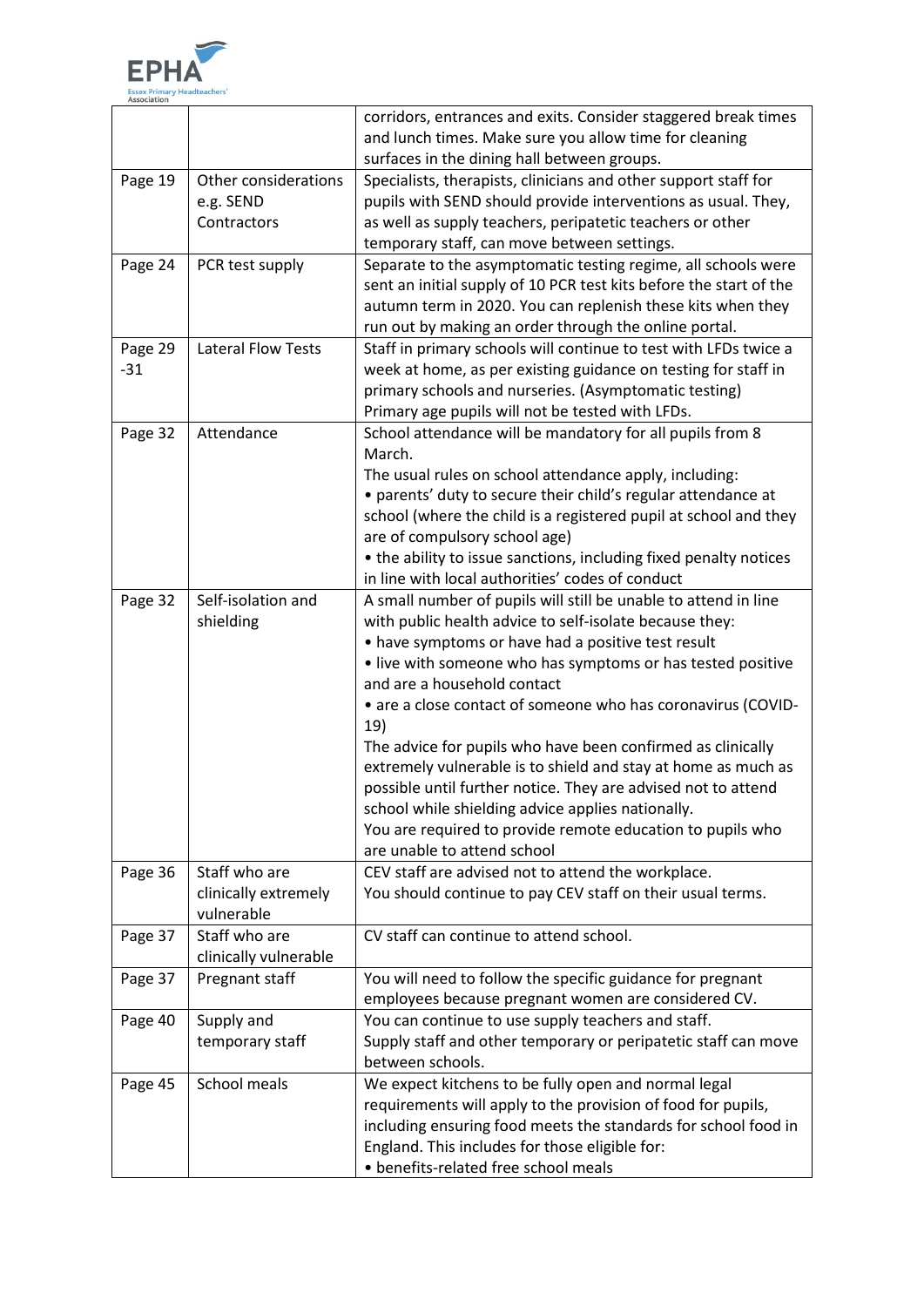

|         |                           | · universal infant free school meals                               |
|---------|---------------------------|--------------------------------------------------------------------|
| Page 45 | Remote education          | Attendance will be mandatory for all pupils of compulsory          |
| $-48$   |                           | school age from 8 March. Schools affected by the Remote            |
|         |                           | Education Temporary Continuity Direction are still required to     |
|         |                           | provide remote education to pupils covered by the direction        |
|         |                           | where their attendance would be contrary to government             |
|         |                           | guidance or legislation around coronavirus (COVID-19).             |
|         |                           | All such pupils not physically unwell should have access to        |
|         |                           | remote education as soon as reasonably practicable, which          |
|         |                           | may be the next school day.                                        |
| Page 50 | <b>Educational visits</b> | We advise against all educational visits at this time. This advice |
|         |                           | will be kept under review.                                         |
| Page 50 | School uniform            | We would encourage all schools to maintain their usual             |
|         |                           | uniform policies. Increased ventilation may make school            |
|         |                           | buildings cooler than usual over the winter months. Consider       |
|         |                           | allowing pupils to wear additional items of clothing in addition   |
|         |                           | to the school's current uniform.                                   |
| Page 51 | Wraparound                | From 8 March, you should work to resume all your before and        |
|         | provision and extra-      | after-school educational activities and wraparound childcare       |
|         | curricular activity       | for your pupils, where this provision is necessary to support      |
|         |                           | parents to work, attend education and access medical care,         |
|         |                           | and is as part of pupil's wider education and training.            |
| Page 52 | Curriculum                | You should ensure that all pupils - particularly disadvantaged,    |
|         |                           | SEND and vulnerable pupils - are given the support needed to       |
|         |                           | make good progress.                                                |
|         |                           | The key principles that underpin our advice on curriculum          |
|         |                           | planning are as follows:                                           |
|         |                           | • Education is not optional.                                       |
|         |                           | . The curriculum remains broad and ambitious.                      |
|         |                           |                                                                    |
| Page 54 | Relationships, sex        | You are also required by law to publish a Relationships and Sex    |
|         | and health education      | Education (RSE) policy and to consult parents on this. You must    |
|         |                           | engage with parents on the school's RSE policy. You can do this    |
|         |                           | online and do not necessarily need to do so in person.             |
|         |                           | You may choose to focus this year's RSHE teaching on the           |
|         |                           | immediate needs of your pupils, such as health education,          |
|         |                           | introducing a more comprehensive RSHE programme in                 |
|         |                           | September 2021.                                                    |
| Page 58 | Physical activity in      | You have the flexibility to decide how physical education, sport   |
|         | schools                   | and physical activity will be provided while following the         |
|         |                           | measures in your system of controls.                               |
|         |                           | For sport provision, outdoor sports should be prioritised where    |
|         |                           | possible, and large indoor spaces used where it is not,            |
|         |                           | maximising natural ventilation flows                               |
| Page 59 | <b>EHCPs</b>              | You should, along with the local authority and health partners     |
|         |                           | (where applicable), work with families to co-produce               |
|         |                           | arrangements for delivering all therapies and support that         |
|         |                           | would normally be in place for children with EHC plans.            |
|         |                           | The statutory duties and timescales remain in place for EHC        |
|         |                           | needs assessments and reviews.                                     |
| Page 59 | Behaviour, discipline     | Your policies should set clear, reasonable and proportionate       |
|         | and wellbeing             | expectations of pupil behaviour.                                   |